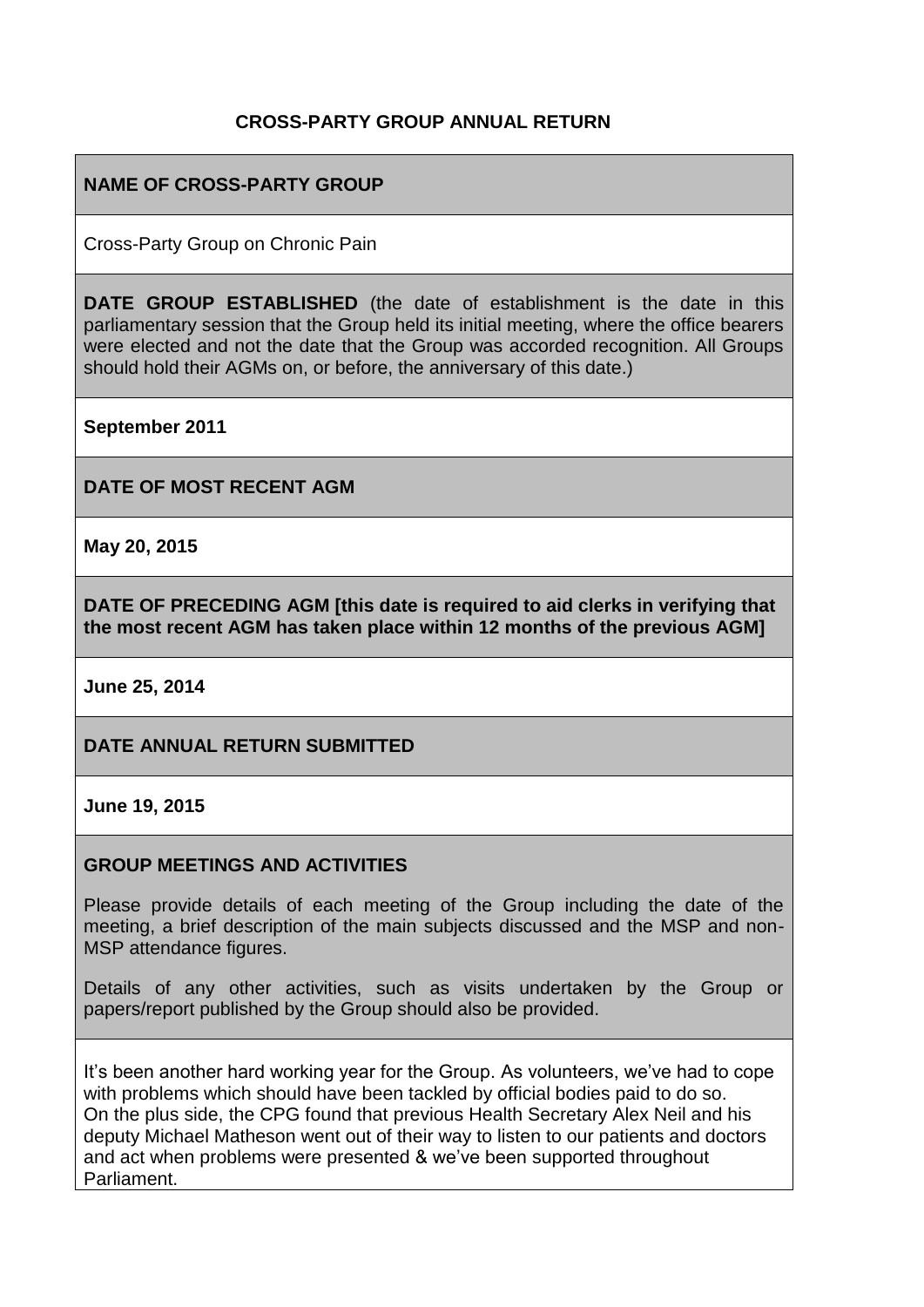Highlights of the past year include six months of voluntary work for some of us on the threat to the Centre for Integrative Care in Glasgow, an unique hospital aiding chronic pain. This included a petition to the Scottish Parliament by patient Catherine Hughes, which took three months to be accepted but she got a good hearing on June 9, 2015 when she eventually reached the MSPs on the Public Petitions Committee. Lanarkshire MSP Elaine Smith spoke strongly, backing the petition. CPG member Irene Logan of Fibromyalgia Friends Scotland submitted key evidence. Mrs Jane Hawking, ex wife of Professor Stephen Hawking, is among health campaigners in support.

In December 2014, Catherine also gained a promise from Health Secretary Shona Robison that she would visit the CIC "early in the New Year"; this changed to June Unfortunately after Lanarkshire's Board started barring new patients on April 1. However, the visit did take place in June from Ms Robison and Maureen Watt. .

Patients approach the CPG having failed to get action elsewhere. We took on the cause of Lanarkshire pain patients who were 2 - 14 weeks over their six weekly infusions of Lignocaine, returning them to unbearable pain levels. The public health minister Maureen Watt and civil servant Elizabeth Porterfield acted on CPG highlighting of these delays, due to Lanarkshire's short staffing. The patients are now promised six weekly treatments – but what about those who didn't reach the CPG?

The CPG's regular complaints about shortages at Scottish pain clinics continue and a Ministerial Group has been set up to gain action. We continue to gain new members.

**MEETING JUNE 25, 2014 and AGM chaired by Jackie Baillie MSP** Speaker: Prof. Blair Smith, new clinical lead on chronic pain. Attendance: 2 MSPs, 25 non MSPs, 8 apologies.

Blair recalled that he joined the CPG and supported our aims from early days, remembering that he had supplied research to help the first debate on chronic pain held in February 2002 by Dorothy-Grace Elder, then an MSP, which had 130,000 responses and, Blair said, started focus on chronic pain.

He was happy to see that a key CPG aim he supported, creating the first Scottish Residential Centre, had now been accepted by the Scottish Government. Blair confirmed his role would involve helping the new residential service when he could.

The meeting expressed concern that Blair was appointed for only half a day a week. The Government's National Steering Group now had a coordinator for two days but the meeting protested that the Steering Group still wasn't tackling shortages at clinics. Blair said that, like the CPG, he had also believed this was a priority.

## **SECRECY**

Several members said a major problem was that there was little transparency about the Steering Group and it was extremely difficult to find out what they, or the Service Improvement Groups (SIGs) were doing. No minutes of the Steering Group had been published since December 2013 to date (June 25), but there had been two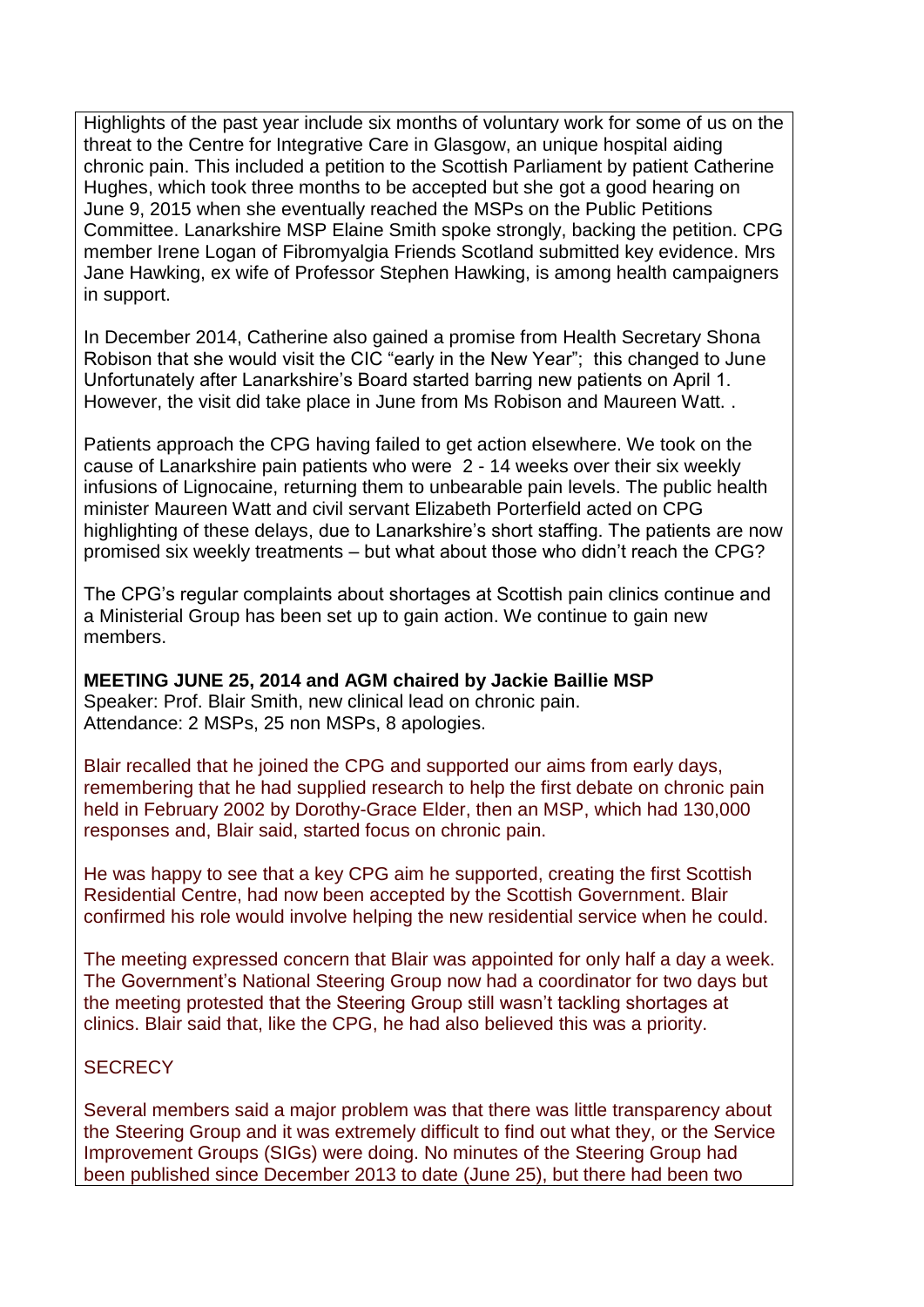subsequent meetings in February and May 2014. Also, ten out of 14 of the Service Improvement Groups had still not made public their plans to improve services.

Jackie Baillie MSP said lack of information from the Steering Group was "long standing and unacceptable". She was particularly concerned to discover if the local SIGs would deal with the priority issue of long waiting lists at pain clinics.

Several patients have already lodged complaints over the failure of SIGs or Edinburgh officials to respond when they tried to volunteer as patient representatives for SIGs or the Steering Group. But a health professional outlined a similar experience and had become so concerned she travelled from Aberdeen to inform of facing "remarkable secretiveness" after asking about the Grampian SIG. Grampian was of particular concern to the HIS report, which stated that it had, at 31 weeks, the longest waiting times for first appointments in Scotland. She'd had "seven wasted months, including being passed from pillar to post, with no one willing to provide ordinary information"

**AGM:** Jackie Baillie MSP and John Wilson MSP were re-elected as co-conveners. Jackson Carlaw MSP had just ended his term, was thanked warmly and would remain a member.

Dorothy-Grace Elder was elected Voluntary Secretary.

The minutes of the April 1st meeting were approved, also the minutes of the previous AGM of May 29, 2013.

#### **MEETING, NOVEMBER 12, 2014 Chaired by John Wilson, MSP**

attendance: Six MSPs – John Wilson (chairing), Jackie Baillie, Bill Kidd, John Finnie, Alex Fergusson, Fiona McLeod. Non MSPs: 34 Apologies: 10

Members welcomed a review of CPGs by the Standards Committee, which highlighted our CPG for achievements in campaigning for patients, including the successful campaign to gain Scotland's first residential service for chronic pain patients. Out of 89 CPGs, ours was one of ten mentioned for achievements.

SPEAKER: Dr Mike Winter, Medical Director of the National Services Division, reported that the specially renovated building for the new residential service, at the Gartnavel, Glasgow, site, should open in January 2015 and should gain permanent premises possibly in 2017 at Gartnavel.

SPEAKER: CPG member Prof. Martijn Steultjens, professor of musculoseketal health at Glasgow Caledonian University reported on meetings initiated by Scottish health ministers with CPG members at which Health Secretary Alex Neil and Public Health Minister Michael Matheson invited CPG views on what most needs to be done to improve services. CPG members pressed the issue of day clinic shortages and cutting waiting lists and were assured these were a Government priority. We asked for regular figures on waiting lists and shortages. It was pointed out that the Steering Group, set up in 2009, had grown to over fifty members but had not tackled the patient priority of day clinic shortages, nor was there a sign that the 14 Service Improvement Groups round Scotland would do so.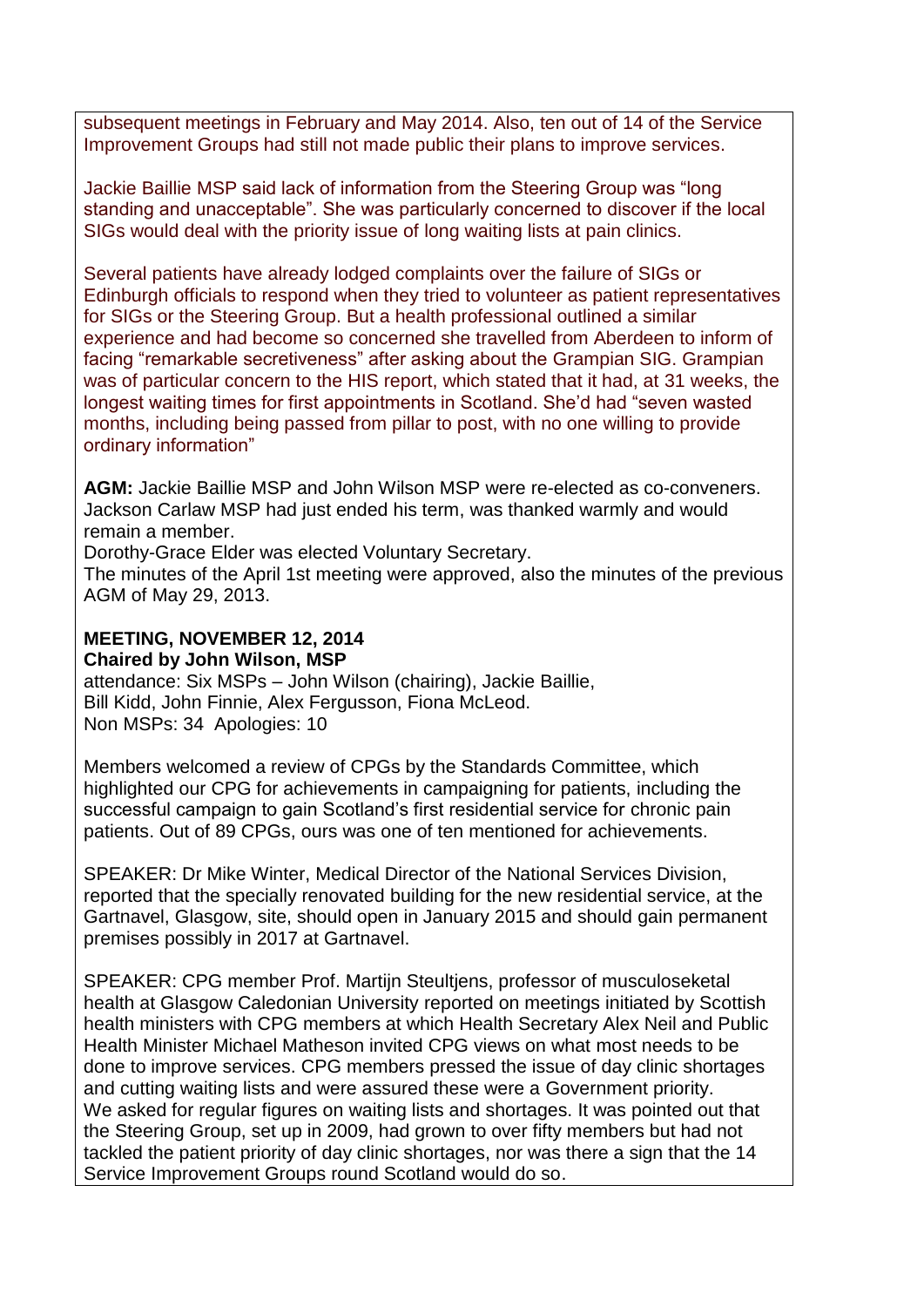Prof Steultjens reported that the Govt has now decided to appoint a new Ministerial Steering Group, to take charge and deal with the clinics and boards. The present Steering Group is to be re named the National Chronic Pain Improvement Group and will report to the Ministerial Group.

#### SERIOUS DELAYS IN TREATING LANARKSHIRE PAIN PATIENTS

The gravity of shortages at pain clinics was illustrated by three Lanarkshire pain patients appealing in person to the CPG for help, having tried every official avenue for many months, without success.

The three cited delays of between two weeks and 14 weeks on receiving Lignocaine infusions, needed every six weeks. Otherwise, they returned to "unbearable" pain levels wrecking their lives and threatening their jobs.. These infusions had "changed their lives completely", freeing them from pain- but only if treated on time. All three women, aged early 30s to mid 40s, blamed serious staff shortages in Lanarkshire clinics. It had taken good work by the Lanarkshire pain team to discover the right treatment but now this was under threat through short staffing though the pain team tried everything to cope. One described her pain level as "like having a red hot poker thrust into my kidneys every few minutes". A fourth Lanarkshire patient made the same case by letter. The CPG expressed shock and promised to pursue. The Conveners, plus Professors Steultjens and Eden and DG Elder, hon. secretary, wrote to the public Health Minister and Ms Elizabeth Porterfield, head of Strategic Planning/Clinical Priorities promised to pursue. Alex Neil, as a Lanarkshire MSP, was alerted and attended a meeting with the patients and Lanarkshire officials.

(Result later: all four patients promised treatment on time and thanked the CPG but remained concerned to know if other Lignocaine patients who hadn't complained to the CPG are being helped)

MSP REQUEST: Alex Fergusson MSP spoke and urged that ME and Chronic Fatigue Syndrome patients suffering chronic pain be included in the CPG's work, especially as the separate ME Group had folded. He was assured that the Group represented all suffering CP.

CAM ALTERNATIVE TREATMENTS FOR PAIN . The meeting agreed to requests from members that complementary treatments on the NHS should be a future subject. Paulo Quadros proposed that the CPG support chronic pain patients' equal rights to access through the NHS, if they wish.

RETIRING CO CONVENERS Jackie Baillie and John Wilson were ending their terms of CPG office and were applauded for their years of service but will remain members. Jackie Baillie was thanked for her many years of questions to Parliament, and her unfailing support for the CPG and patients every time extra help was needed and John particularly for his support at the Public Petitions committee.

NEW CO CONVENERS The meeting elected Bill Kidd MSP, John Finnie MSP, Neil Findlay MSP as new co conveners and welcomed them. Dorothy-Grace Elder was elected as voluntary secretary and the previous secretary, Jacquie Forde, was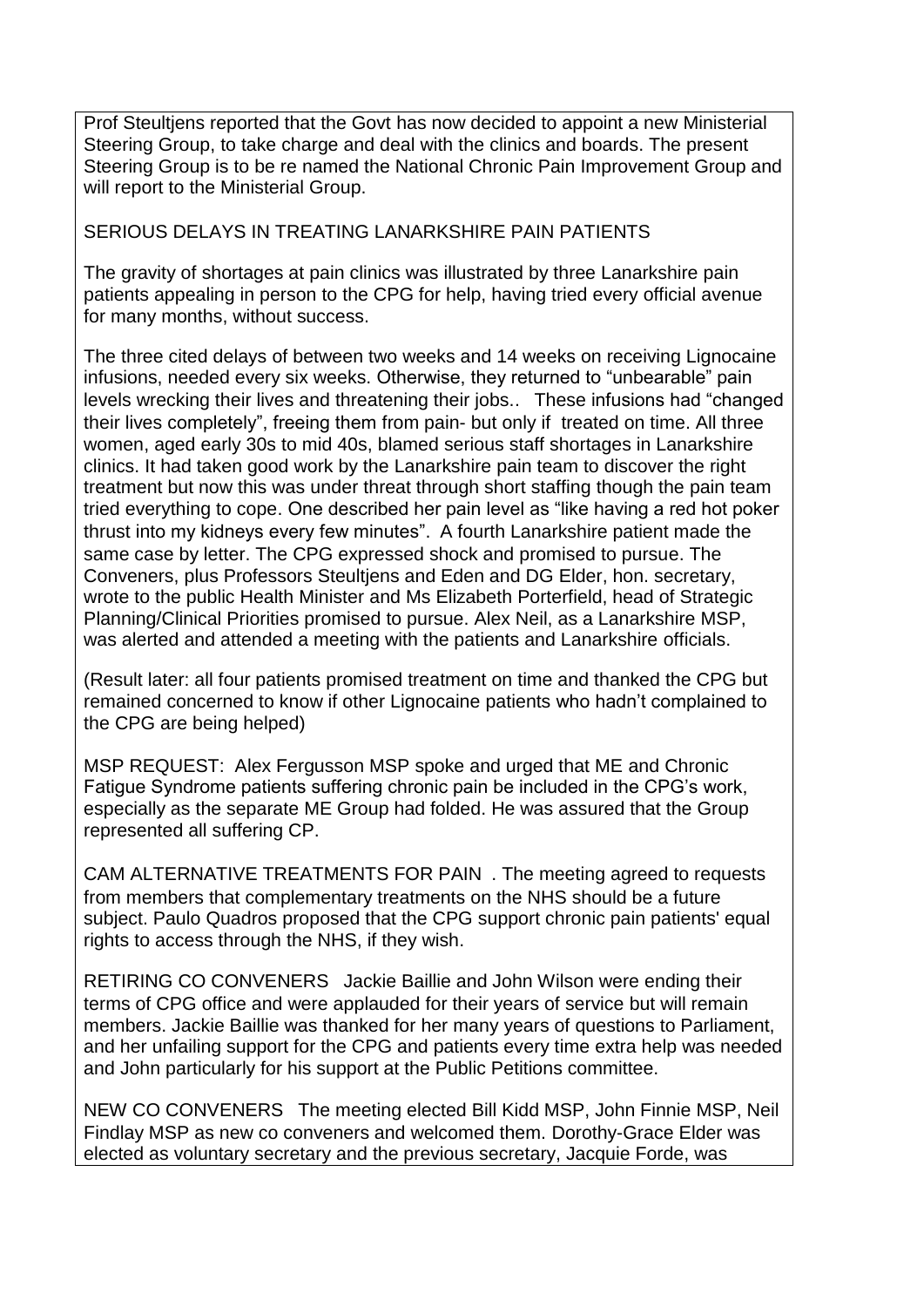thanked for her good work.

MINUTES The minutes of the Nov. 12 meeting were approved unanimously.

# **MEETING FEBRUARY 24, 2015**

## **Chaired by Bill Kidd, MSP.**

Attendance: Six MSPs: Co conveners Bill Kidd, SNP (chairing) ; Neil Findlay Lab, Jim Hume, Lib Dem, Jenny Marra, Lab, Annabel Goldie Con, Jamie McGrigor, Con.

Non MSPs: 34 Apologies: 9.

SPEAKERS: Outlining the work of The Centre for Integrative Care, (CIC) formerly known as Glasgow Homeopathic Hospital:

Dr Jacqueline Mardon, clinic lead at the CIC and Dr David Reilly, Consultant in Integrative Care, outlined specialisation in chronic conditions, including Chronic Pain, Fibromyalgia, Multiple Sclerosis, Arthritis, ME, Parkinson's, Crohn's and Motor Neurone Disease. Dr Mardon explained the modern hospital was custom built in 1999 to create beautiful, peaceful surroundings, including landscaped gardens. Dr Reilly spoke of the Wellness Enhancement Learning (WEL) programme he runs in Scotland as part of a need to change NHS approach over "the epidemics of long term conditions" now apparent.

Controversy over Health Board withdrawals closing two clinics and access to the CIC.

Catherine Hughes and other CIC patients and supporters were vocal in condemnation of three Boards removing patients against their wishes because some Boards are against homeopathy, although the CIC uses other conventional methods. . Ms Hughes pointed out that patients were being ignored entirely by Boards, citing that NHS Lanarkshire discarded an 80.6% overwhelming majority urging continuation of access. This meant the views of 4,800 people and 98 patients' organisations were ignored in a decision by only nine Board members. She said that the Board's decision to close two Lanarkshire CIC outreach clinics and access to the Glasgow hospital was "totally undemocratic". Several MSPs questioned this Board decision, and the meeting was told that Ian Welsh, CEO of the Alliance for Health & Social Care, Scotland, which represents over 900 organisations and individuals aiding chronic conditions, protested to the Health Secretary on February 17. Liberal Democrat Health spokesman Jim Hume MSP pledged that, like Mr Welsh, he would also write, requesting a moratorium and consideration of national funding to protect the hospital as a "national resource". But it is now reduced to only four boards sending patients regularly.

(The two CIC doctors did not join in the Group's discussion on this controversy because discussing individual health boards' actions is apparently not allowed by officials. Some CPG members voiced concern over this.)

The meeting passed the following motion unanimously: proposed by patient member Catherine Hughes. Seconded: John Thomson.

"To request that the Cabinet Secretary for Health and Wellbeing and the Public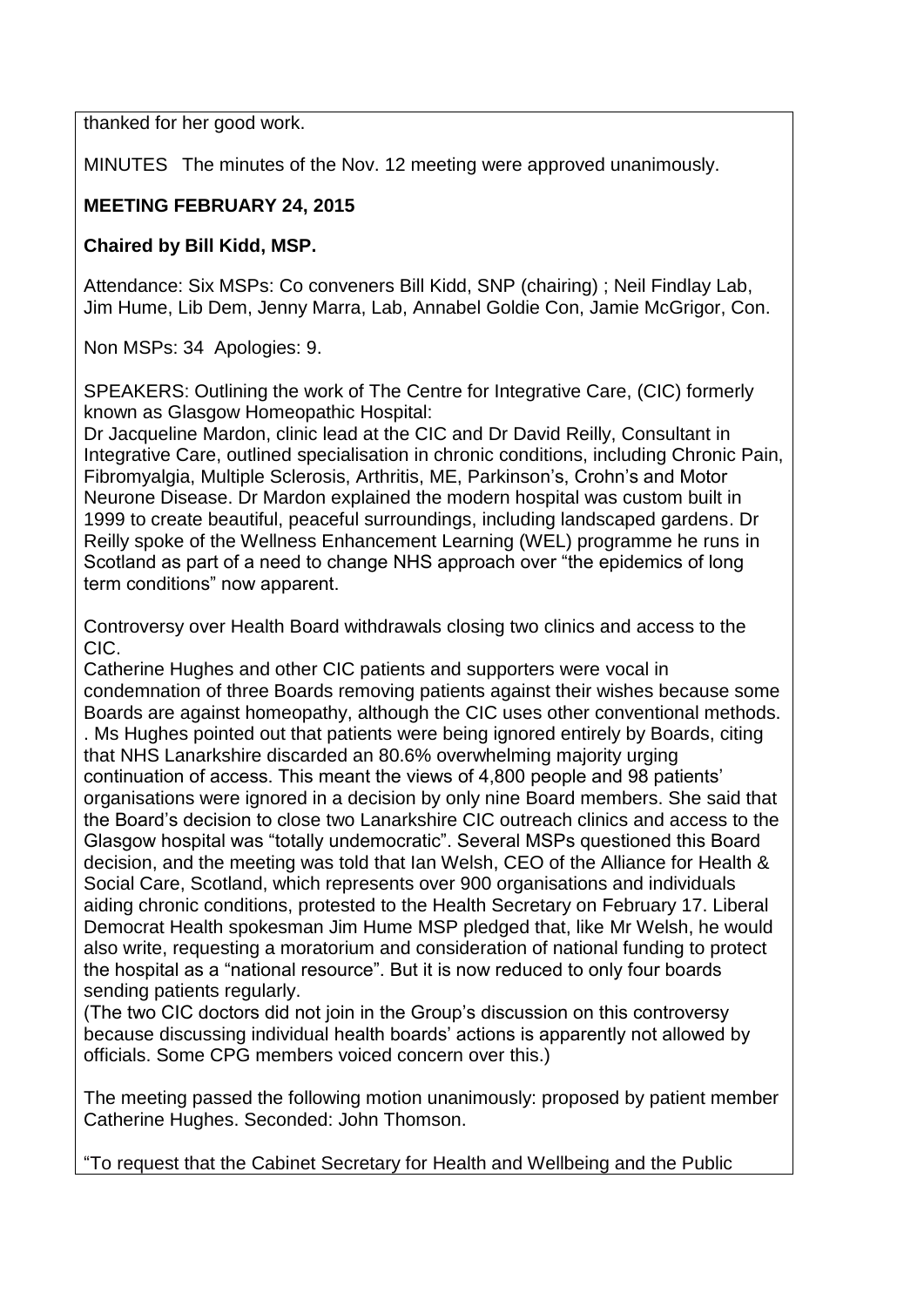Health Minister intervene urgently on behalf of Lanarkshire patients of the Centre for Integrative Care and two outreach clinics in Carluke and Coatbridge" (full text in minutes)

SPEAKER: Patients' Rights to Complementary & Alternative therapies (CAM) on the NHS. Paulo Quadros spoke of years of difficulty for patients in accessing alternative therapies on the NHS despite some CAM treatments being approved by the SIGN guidelines on Chronic Pain in 2013. A packed agenda was short of time and a discussion could be held in future.

LANARKSHIRE LIGNOCAINE PATIENTS: Three patients attended again, thanking the CPG for taking up their case over Lignocaine infusions being delayed 2 – 14 weeks beyond their six-week period at conventional treatment clinics in Lanarkshire due to staff shortages.

The patients are now being promised they'll receive treatment every six weeks but it was agreed that vigilance will still be needed.

Minutes of November 12 2014 passed unanimously.

# **MEETING, MAY 20, 2015 and AGM**

## **Chaired by John Finnie, MSP.**

Attendance: 3 MSPs: Maureen Watt, SNP, John Finnie, (Chairing) Independent & Green Group, Bill Kidd, SNP.

Non MSPs 38. Apologies: 12

SPEECH AND Q & A SESSION WITH THE PUBLIC HEALTH MINISTER. Maureen Watt MSP, who replaced Michael Matheson after he was promoted to the cabinet in November, offered to meet the CPG and much of the meeting involved her statements during and after Ms Watt's appearance. She assured the CPG that her Government continued to stress the importance of chronic pain issues. Members asked numerous questions and challenged on the future of the Centre for Integrative Care (NHS CIC) which specialises in chronic conditions, including chronic pain. Ms Watt said the Government had no intention of closing the hospital. Members challenged, saying the hospital was now down to only four boards out of 14 sending patients regularly, with Highland, Lothian and currently Lanarkshire withdrawing and requested Government intervention. Patients' protests were being ignored, despite 80.6% of public & patients voting for continuation in Lanarkshire. Ms Watt said such matters were up to Boards and she couldn't intervene. Members disagreed strongly. But she was due to visit the hospital soon. Ms Watt said the Scottish Government was considering a new wing being built at the CIC to take the permanent home of the first Scottish Residential Service in about two years time. If this happened, she said, both the CIC and the Residential Service would be more secure. Members agreed but said no building work was happening, tenders weren't out and that the hospital could suffer more run down in the two years.

Elizabeth Porterfield of Clinical Priorities said Ms Watt is responding to a CPG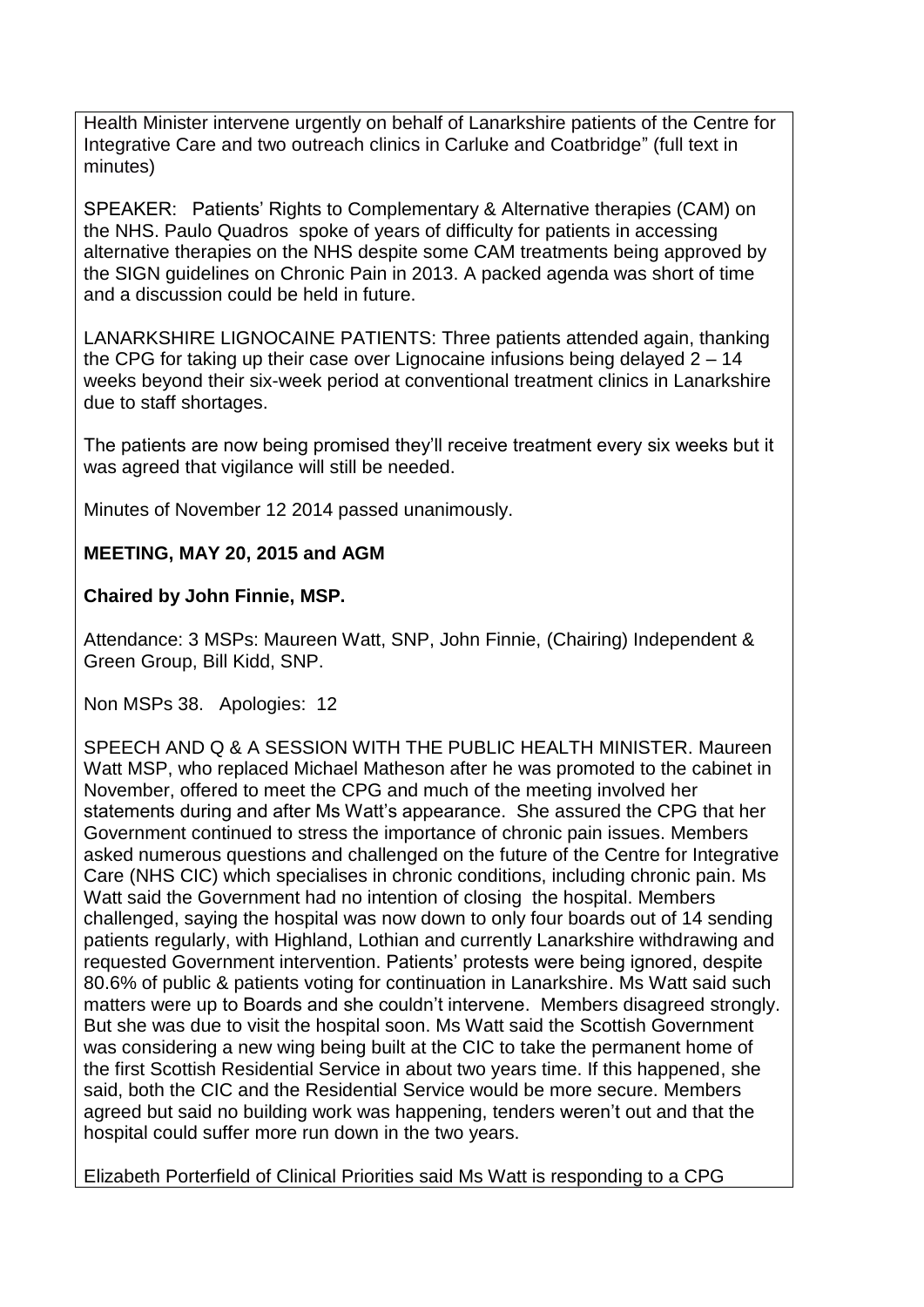request for waiting list figures at all Scottish chronic pain clinics; these should be published in November.

Ms Watt complimented the Group on being very active for patients and attracting large attendance and was thanked for her visit.

Catherine Hughes, a CIC patient, said afterwards that she was taking a petition aimed at protecting the CIC, to the Parliament.

SPEAKER: Claire Schiavone, a young member of Arthritis Care, outlined the extreme difficulties people with chronic pain can endure through benefits assessments and how many have waited without money for months.

NEW SUB GROUPS: The meeting considered a proposal from Paulo Quadros that two sub groups be set up on major issues: benefits cutbacks as they affect people with chronic pain and another group to deal with access to Complementary and Alternative Medicine on the NHS. The meeting agreed to a CAM and CIC sub group being set up, to also be vigilant over the Centre for Integrative Care. People wishing to join these two subs should notify names to the honorary secretary who will send to the co conveners.

**AGM**: Co conveners re-elected unanimously: Bill Kidd, SNP, Neil Findlay, Lab, John Finnie Independent & Green Group. Hon Secretary Dorothy-Grace Elder re-elected unanimously.

Minutes of meeting on February 24 2015 approved unanimously; also minutes of previous AGM June 25, 2014.

Bill Kidd, SNP Neil Findlay, Lab John Finnie Independent and Green Group Jackie Baillie, Lab Jim Hume, Lib Dem Malcolm Chisholm, Lab John Wilson, Independent & Green Group Richard Simpson, Lab Jackson Carlaw, Con Michael McMahon, Lab.

## **NON-MSP MEMBERS OF THE GROUP**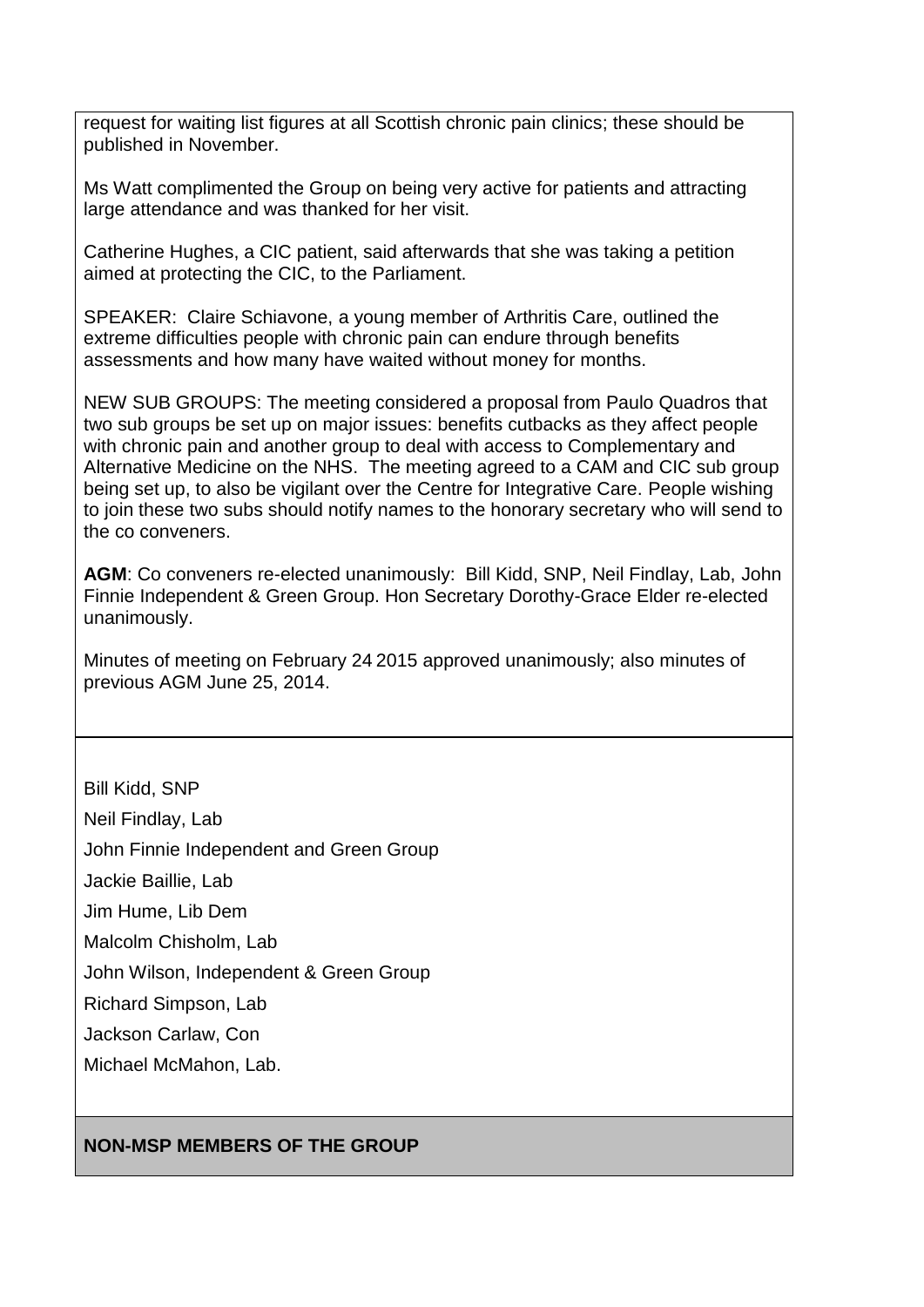For organisational members please provide only the name of the organisation, it is not necessary to provide the name(s) of individuals who may represent the organisation at meetings of the Group.

|             | Dorothy Grace Elder (Hon. Sec)     |
|-------------|------------------------------------|
| Individuals | <b>Martin Tighe</b>                |
|             | <b>Lord George Foulkes</b>         |
|             | Dr Colin Rae                       |
|             | <b>Margaret McInnes</b>            |
|             | <b>Councillor Frank McAveety</b>   |
|             | Linda Mawson                       |
|             | <b>Frank Mawson</b>                |
|             | Pete McCarron                      |
|             | Lesley Riddoch,                    |
|             | <b>Michael Grieve</b>              |
|             | John Thomso                        |
|             | Jim Scanlon                        |
|             | Martha Heaney                      |
|             | Jean Rafferty                      |
|             | <b>Anne Cassels</b>                |
|             | Anne Murray                        |
|             | <b>Christine Martin</b>            |
|             | Dr Sabu James                      |
|             | <b>Professor Martin Steultjens</b> |
|             | Prof. Blair Smith,                 |
|             | Jacquie Forde                      |
|             |                                    |
|             | Irene Logan<br><b>Pat Onions</b>   |
|             |                                    |
|             | Arlene Byrne                       |
|             | Linda Tierney                      |
|             | Fiona Robinson                     |
|             | Geraldine McGuigan                 |
|             | <b>Janice Connelly</b>             |
|             | John Lawrence                      |
|             | Dr Fiona McLeod                    |
|             | Dr Martin Johnson                  |
|             | Dr Helen Jackson                   |
|             | Dr Gordon McGinn                   |
|             | Dr Michael Basler                  |
|             | Dr Mike Serpell                    |
|             | Ros Meek                           |
|             | <b>Janette Barrie</b>              |
|             | Anne Hughes                        |
|             | Dr Pat Roche                       |
|             | <b>Alasdair Barron</b>             |
|             | <b>Heather Cameron</b>             |
|             | <b>Paulo Quadros</b>               |
|             | Kenny Boyle                        |
|             | Phil Atkinson,                     |
|             | <b>Helen McLuskey</b>              |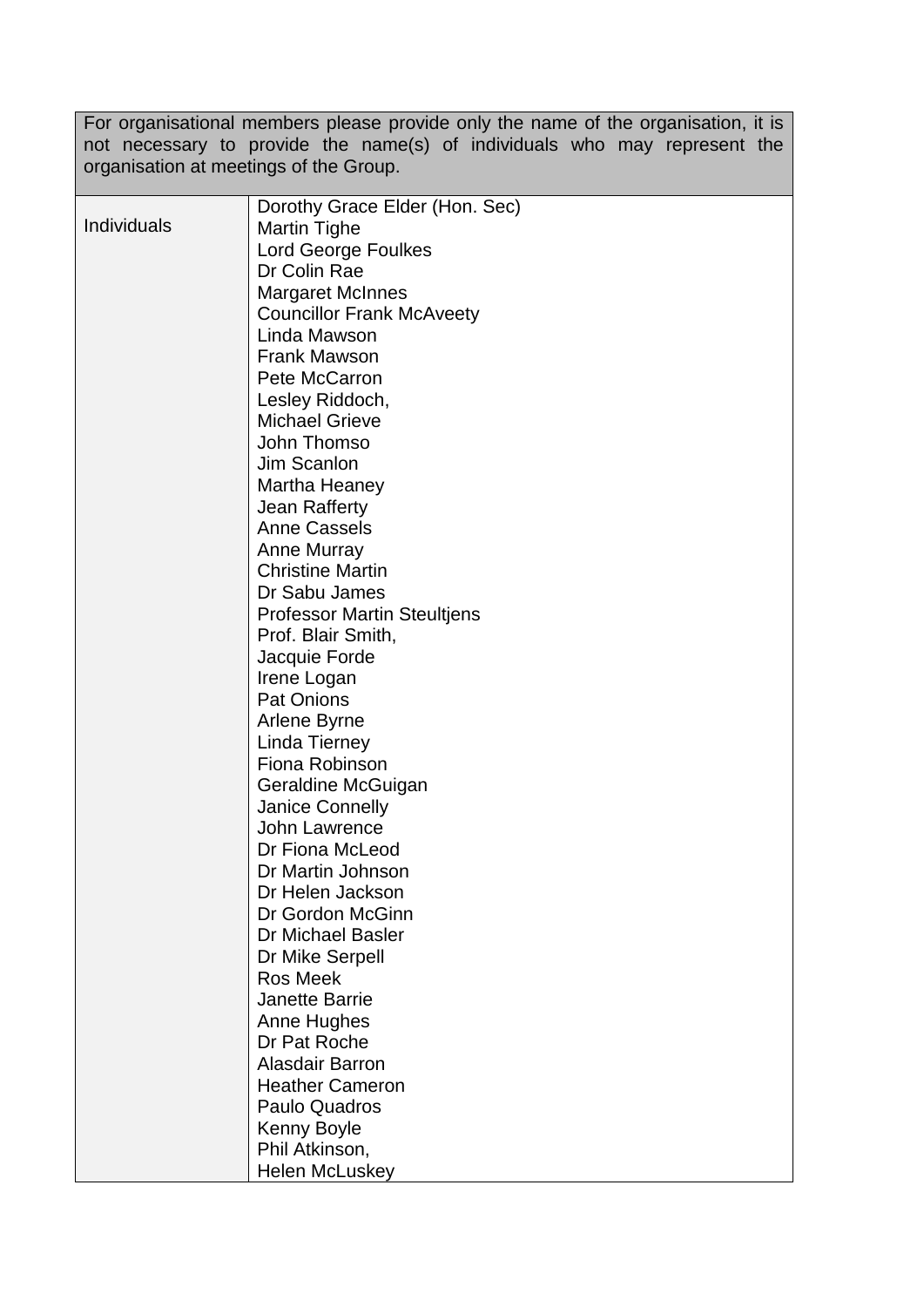|               | <b>Catherine Hughes</b><br><b>Julie Mcanulty</b><br>Ooi Thye Chong<br>Professor Tim Eden<br>Prof Jim McEwen<br><b>Bailie Josephine Docherty</b><br><b>Maire Whitehead</b><br>Dr David Weeks<br><b>Bill Sinclair</b><br><b>Claire Schiavone</b><br>Laura Clark<br><b>Margaret Coats</b><br><b>Tasneem Nadeem</b><br><b>Mohammed Nadeem</b><br>Akhtar Javaid<br>Lara Grant<br><b>Margaret Searle</b><br>Lyssa Clayton<br><b>Helen Campbell</b>                                                                                                                                                                                                                                                                                                                                                                                                                                |
|---------------|-----------------------------------------------------------------------------------------------------------------------------------------------------------------------------------------------------------------------------------------------------------------------------------------------------------------------------------------------------------------------------------------------------------------------------------------------------------------------------------------------------------------------------------------------------------------------------------------------------------------------------------------------------------------------------------------------------------------------------------------------------------------------------------------------------------------------------------------------------------------------------|
| Organisations | "Affa Sair" Moray campaign group<br><b>Action on Pain</b><br><b>Arthritis Care</b><br><b>BMA</b><br><b>Chartered Society of Physiotherapy Scotland</b><br><b>Community Pharmacy Scotland</b><br><b>Complementary &amp; Natural Healthcare Council</b><br>Fibromyalagia Friends, Scotland<br>Gruenthal<br><b>Healthcare Improvement Scotland</b><br>Int Life<br>Leuchie House chronic conditions respite centre<br><b>National Osteoporosis Society</b><br>NHS Ayrshire & Arran<br><b>NHS GGC</b><br><b>NHS Highland</b><br><b>NHS Lothian</b><br><b>NHS Tayside</b><br>Pain Association<br>Pain Concern<br><b>RCN</b><br><b>Reckitt Benckiser</b><br><b>Royal College of General Practitioners</b><br><b>Royal Pharmaceutical Society</b><br>Scottish Massage Therapists Association<br><b>Scottish Neurological Society</b><br>The Health & Social Care Alliance, Scotland |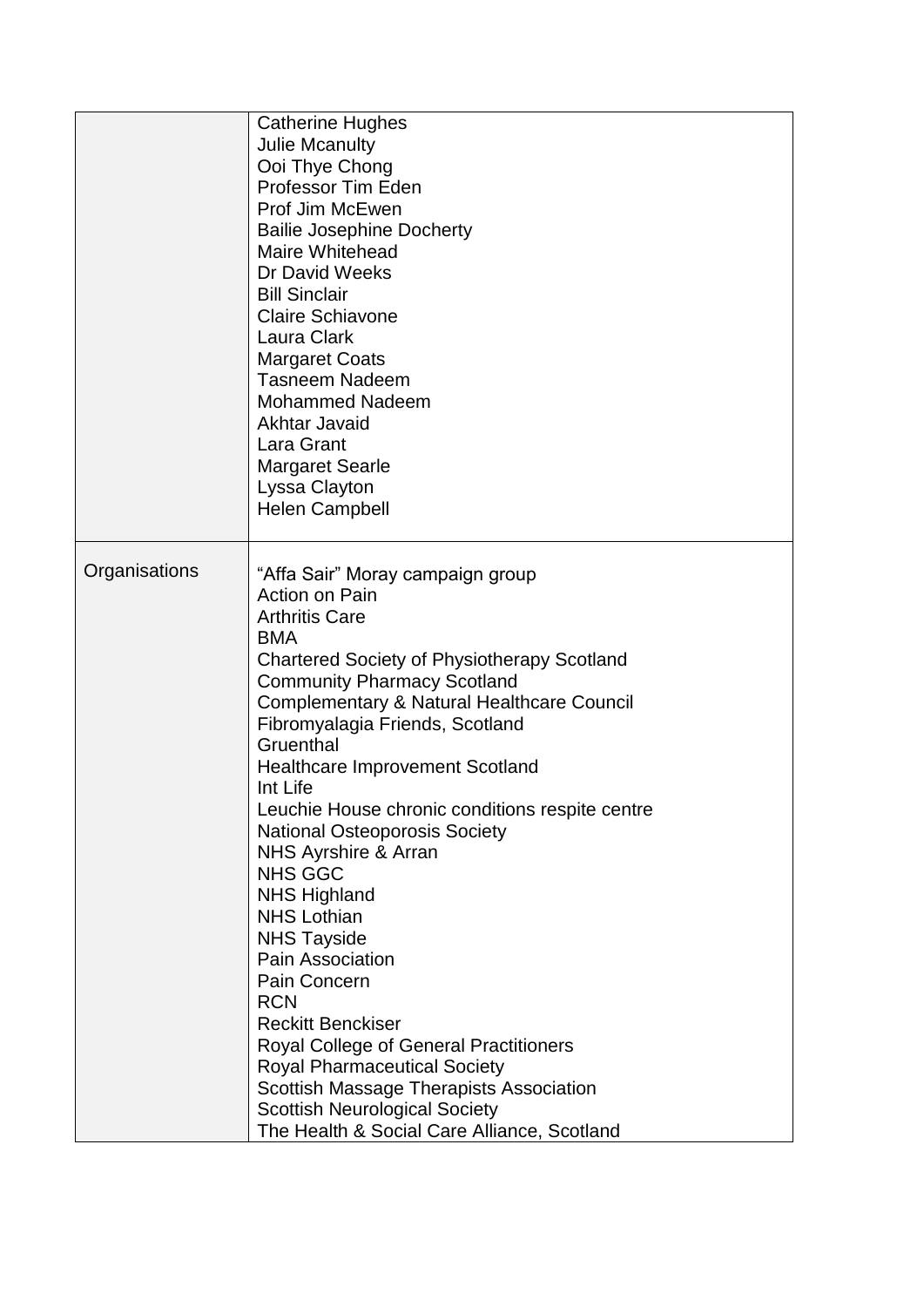# **GROUP OFFICE BEARERS**

Please provide names for all office bearers. The minimum requirement is that two of the office bearers are MSPs and one of these is Convener – beyond this it is a matter for the Group to decide upon the office bearers it wishes to have. It is permissible to have more than one individual elected to each office, for example, coconveners or multiple deputy conveners.

| Convener               | Co-conveners: Bill Kidd, SNP; John Finnie, Ind & Green Group,<br>Neil Findlay, Lab. |
|------------------------|-------------------------------------------------------------------------------------|
| <b>Deputy Convener</b> | n/a                                                                                 |
| Secretary              | Honorary Secretary: Dorothy-Grace Elder                                             |
| <b>Treasurer</b>       | n/a                                                                                 |

## **FINANCIAL BENEFITS OR OTHER BENEFITS RECEIVED BY THE GROUP**

Please provide details of any financial or material benefit(s) received from a single source in a calendar year which has a value, either singly or cumulatively, of more than £500. This includes donations, gifts, hospitality or visits and material assistance such as secretariat support.

Details of material support should include the name of the individual providing support, the value of this support over the year, an estimate of the time spent providing this support and the name of the organisation that this individual is employed by / affiliated to in providing this support.

Groups should provide details of the date on which the benefit was received, the value of the benefit and a brief description of the benefit.

If the Group is not disclosing any financial information please tick the box to confirm that the Group has considered the support received, but concluded it totalled under the threshold for disclosure (£500).

n/a No sponsorship sought, no subscriptions.

# **SUBSCRIPTION CHARGED BY THE GROUP**

Please provide details of the amount charged and the purpose for which the subscription is intended to be used.